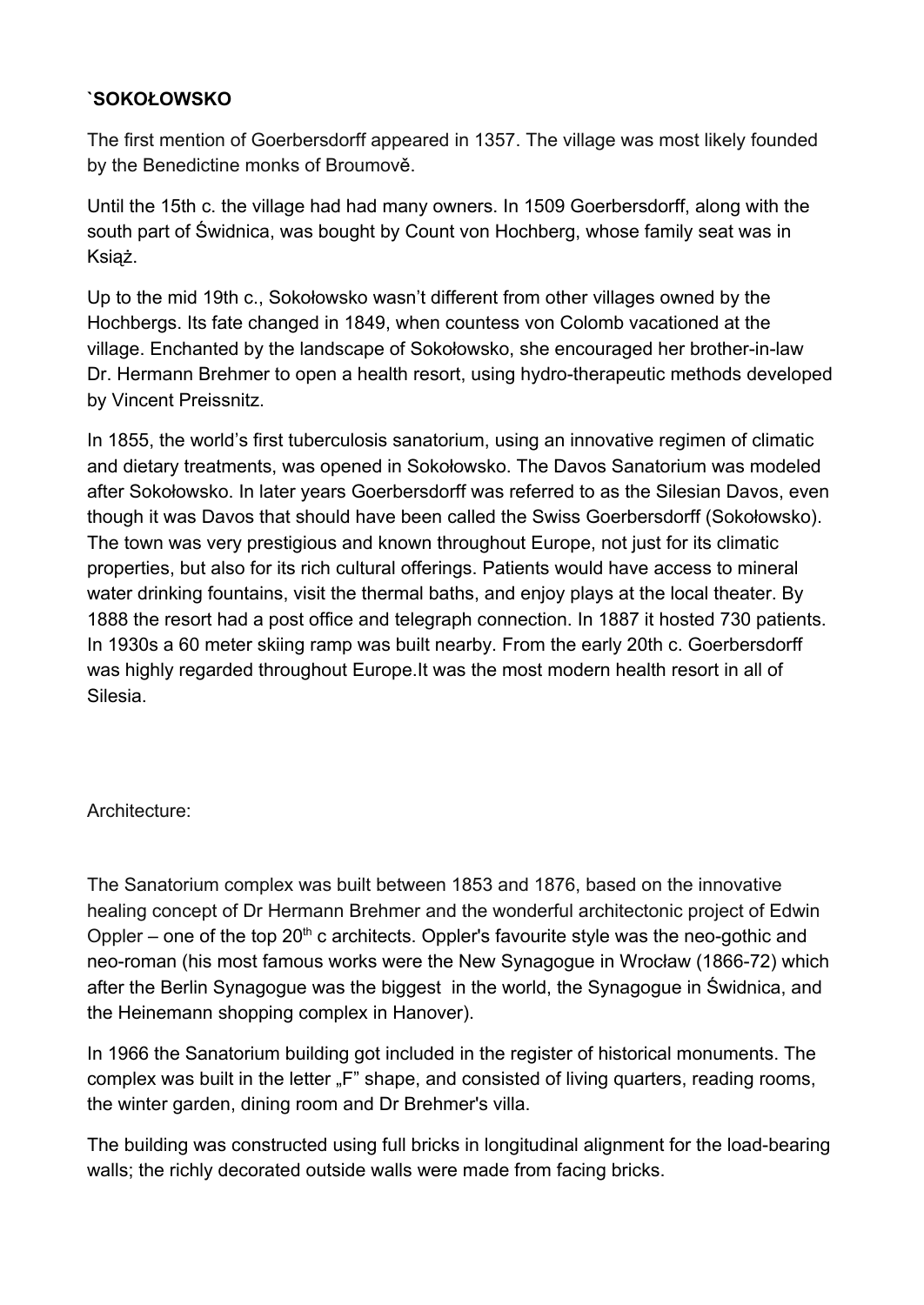Originally the building consisted of two overground tiers, and a two level attic accessible through the stairwell.

At the entrance hall, facing the park, two round towers were constructed. The central part of the building has a stairwell with granite steps and cast iron railings. The picturesque facade is richly decorated, with many towers, bay windows, mansards and dormer windows.

# DR HERMANN BREHMER

Hermann Brehmer was born in 1826 not far from Strzelin. He attended schools in Wrocław, and in 1847 started mathematical and biological studies at the Wrocław University. He was passionate about astronomy and botany. Because of his active involvement in the Spring of Nations revolutionary movement, he was forced to leave Wrocław. By some accounts he went into hiding in the Sudetan mountains. From 1854 to 1858, together with Maria von Colomb, he ran the natural medicine institute in Görbersdorf. Thanks to Professor Schonlein's patronage he was granted a license (by the Prussian government) to start a respiratory disease clinic using his own methods. Not long after acquiring the license he started major construction works, extending the small hydrotherapy facility owned by Countess von Colomb. In 1862 the first sanatorium buildings were erected, later called the "old house", and guesthouses "Weisse Haus" and "Villa Rosa". Simultaneously the surrounding area was transformed into a park and outbuildings were constructed. Edwin Oppler was the architect in charge of the complex and the park was planned by Dr Brehmer. In the mid 1870s Dr Brehmer's apartments, a winter garden, library and tower were added to the old part of the sanatorium. By the end of the 70s the "New Kurhaus" was added to its eastern wing. All the buildings were designed by Oppler. In 1882 the interior was modernized, improvingthe heating and air conditioning; 303 rooms were made available for patients in both Kurhauses.

After World War II the resort fell into ruin. In 2005 fire ravaged most of the historical complex. Since 2007 the In Situ Contemporary Art Foundation has been rebuilding and revitalizing the structure

### Contemporary Art Foundation In Situ

The Contemporary Art Foundation In Situ was founded in December 2004 in Podkowa Leśna by the painter, sculptor, performance and installation artist Bożenna Biskupska and the photographer and installation artist Zygmunt Rytka and the art manager and curator Zuzanna Fogtt. The goal of the foundation is to create space for artistic residences, art projects and diverse interdisciplinary creative processes, where people could meet and explore, compare differing viewpoints, and exchange ideas and experience. Equally important is the propagation of innovative artistic approaches and the support of diverse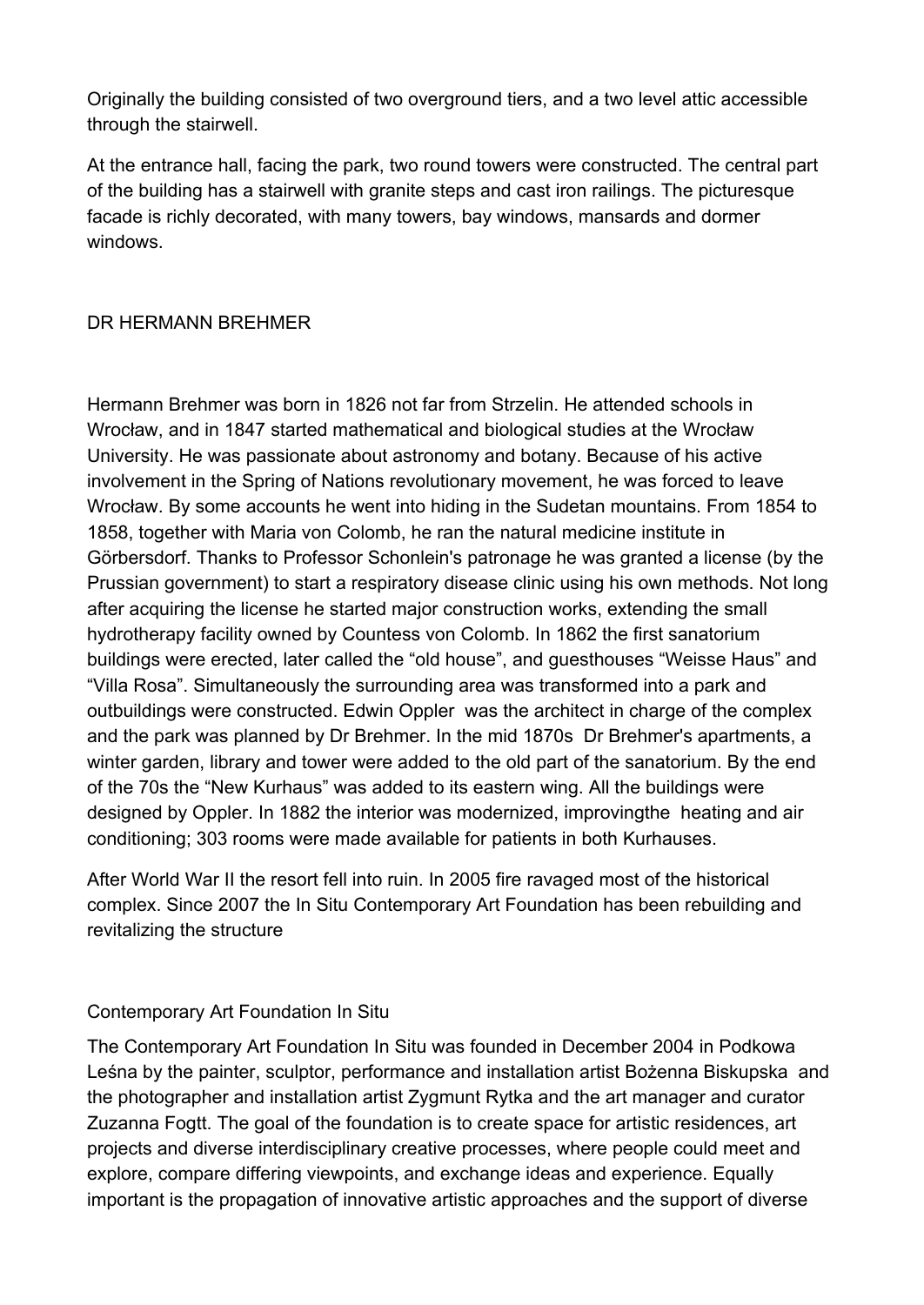forms of creative activity. At the same time, the aim of the foundation is to promote activities in the field of the protection of cultural assets, art, and the national heritage. Currently the main objective of the Foundation is to rebuild Dr. Brehmer's Sanatorium in Sokołowsko and transform it into an International Laboratory of Culture.

The name "In Situ" means "in place" (Latin) and is a part of the Foundation's philosophy. Activity in any spot, regardless of its location, can become space for art. In Situ offers opportunities for creating infinite permutations of artistic and academic solutions and explorations in a free and unrestricted zone open to everybody.

The Eco-Tower, along with the multi-media room and workshop spaces, was opened to the public for artistic and educational purposes in 2015. The architectonic concept was chosen by means of open tender: the winners were Hirouki Mae and Tomasz Grzyb. The restored buildings have been finished with modern elements and elevation materials. This is a continuation of the bold, forward-looking ideas that Dr Brehmer was famous for in the 19th c. A range of activities from the fields of ecology, education, and art take place here.

Every year the Foundation organizes several festivals: the International Sokolowsko Festival of Ephemeral Art CONTEXTS; the Sanatorium of Sound; and the Hommage a Kieślowski Film Festival.

### **Contexts**

International Festival of Ephemeral Art.

The festival provides a platform for presenting ephemeral art in its various manifestations: performances, installations, sound pieces and multimedia works, accompanied by presentations of art centers, artists and events, discussions, exhibitions and screenings. The festival events take place all over Sokolowsko, in public spaces,the cinema, the sanatorium, and the Villa Rosa.

#### **Sanatorium of Sound**

The Festival is dedicated to improvised and experimental music, as well as the art of sound approached in the broadest way. The core idea is to present the latest achievements in modern music and create a dialogue between the artists and audience across the world. Concerts take place in the park, the Eco-Tower, and the "Zdrowie" theater stage.

### **Sokołowsko Film Festival Hommage a Kieślowski**

The Festival is centered around the work of Krzysztof Kieślowski. Many movies are screened during the festival, both in the cinema "Zdrowie" and on open air cinema screens. During many